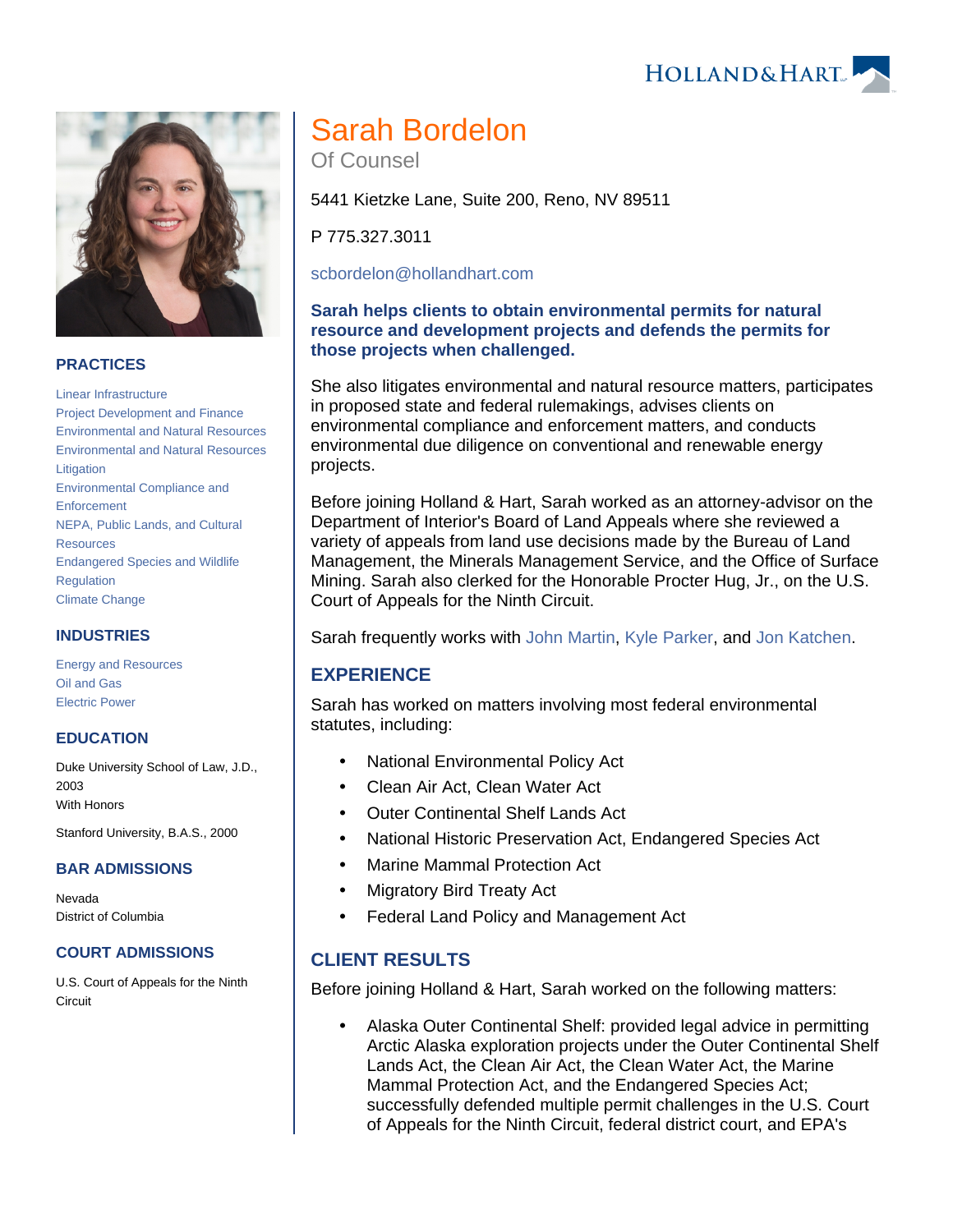

Environmental Appeals Board.

- Cook Inlet Basin: provided legal advice in permitting several exploration projects on Alaska state lands in the Cook Inlet Basin under the Clean Air Act, the Clean Water Act, the Marine Mammal Protection Act, and the Endangered Species Act.
- Represented a coal company before the Department of Interior's Office of Hearings and Appeals; successfully obtained prompt "temporary relief" from a Cessation Order issued by the Office of Surface Mining and ultimate dismissal of the Order.

#### **Published Cases**

- Alaska Wilderness League v. Jewell, 788 F.3d 1212 (9th Cir. 2015) (defended approval of oil spill response plans)
- Alaska Eskimo Whaling Comm'n v. USEPA, 791 F.3d 1088 (9th Cir. 2015) (defended Beaufort Sea General NPDES permit)
- Native Village of Point Hope v. Salazar, 680 F.3d 1123 (9th Cir. 2015) (defended Lease Sale 193 over multiple rounds of litigation)
- Native Village of Point Hope v. Salazar, 680 F.3d 1123 (9th Cir. 2012) (defended exploration plan approvals)
- REDOIL v. USEPA, 716 F.3d 1155 (9th Cir. 2012) (defended EPA approval of PSD permit for exploration air emissions)
- Alaska Wilderness League v. USEPA, 727 F.3d 934 (9th Cir. 2013) (defended EPA approval of Title V permit for exploration air emissions)
- Defended a SMCRA case in which adverse lower court decision was vacated by the Court of Appeals for the Sixth Circuit. M.L. Johnson Family Properties, LLC et al. v. Premier Elkhorn Coal Co., No. 14-5867 (Oct. 31, 2014), and in parallel proceedings before the Interior Board of Land Appeals.
- United States v. Brigham Oil & Gas L.P., 840 F. Supp. 2d 1202 (D.N.D. 2012): won dismissal of criminal action under the Migratory Bird Treaty act in a far-reaching decision which rejected strict liability enforcement of the Migratory Bird Treaty Act for oil and gas operations.
- Pennaco Energy Inc. v. U.S. EPA, 692 F. Supp. 2d 1297 (D. Wyo. 2009): represented a group of oil and gas companies in a successful challenge to state water quality standards approved by EPA under the Clean Water Act.

## **PUBLICATIONS**

"[Federal Oil and Gas Leases: Where Are We Now and What's Next?](https://www.hollandhart.com/39256)," Holland & Hart News Update, Co-Author, 04/29/2021

"[Assessing Climate Costs in Policy Decisions](https://www.hollandhart.com/39014)," Holland & Hart News Update, Co-Author, 03/22/2021

"[Agency Works to Streamline Surface Coal Mine Regulation,](https://www.hollandhart.com/37712)" Bloomberg